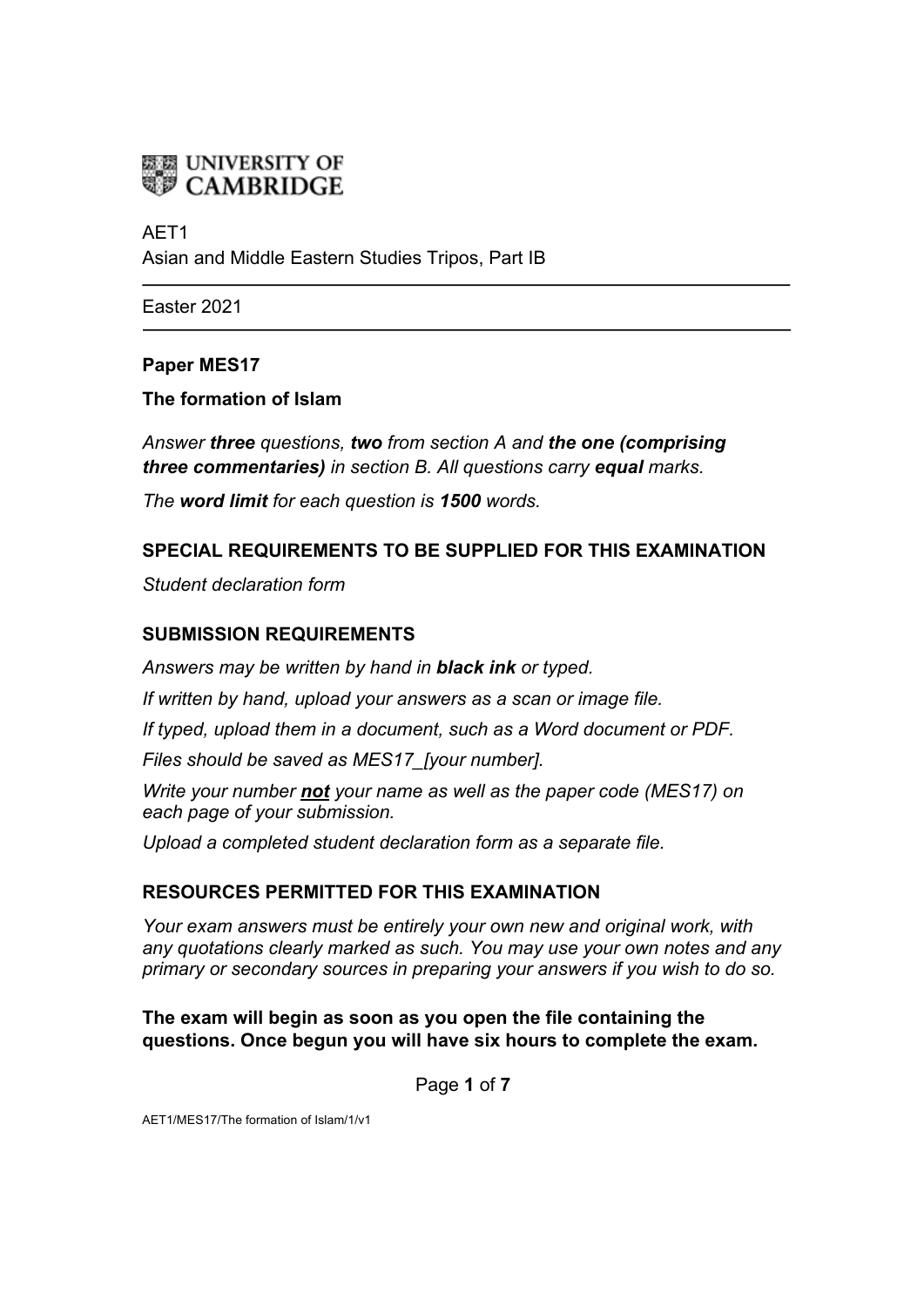#### **SECTION A: Essay Questions**

Answer **two** of the following eight questions.

- 1. To what extent do the sources allow for a reconstruction of the history of the Arabian Peninsula in the sixth century CE?
- 2. What do sources written in languages other than Arabic contribute to our understanding of the Prophetic career of Muhammad and the development of the Muslim polity until *c*.660 CE?
- 3. Account for the patterns of unrest within the Caliphate under the Marwanid Umayyads (684–750 CE).
- 4. 'Neither Muslim nor Arab.' To what extent is this an accurate characterisation of the Arabian 'conquest society' before *c*.680 CE?
- 5. Outline and explain the effects of Muslim rule on Jewish and Christian life in the first four centuries of Islam.
- 6. '[W]herever Muslims have the power to regulate, uphold, require, or adjust correct practices, and to condemn, exclude, undermine, or replace incorrect ones, there is the domain of orthodoxy.' (Talal Asad). What, in your view, constitutes 'orthodoxy' in premodern Islamic culture?
- 7. 'The coming of Islam merely accelerated existing social and economic changes in the cities of North Africa and Middle East.' Discuss.
- 8. Account for the character and diversity of elite political legitimation strategies in the tenth- and early eleventh-century Islamic world.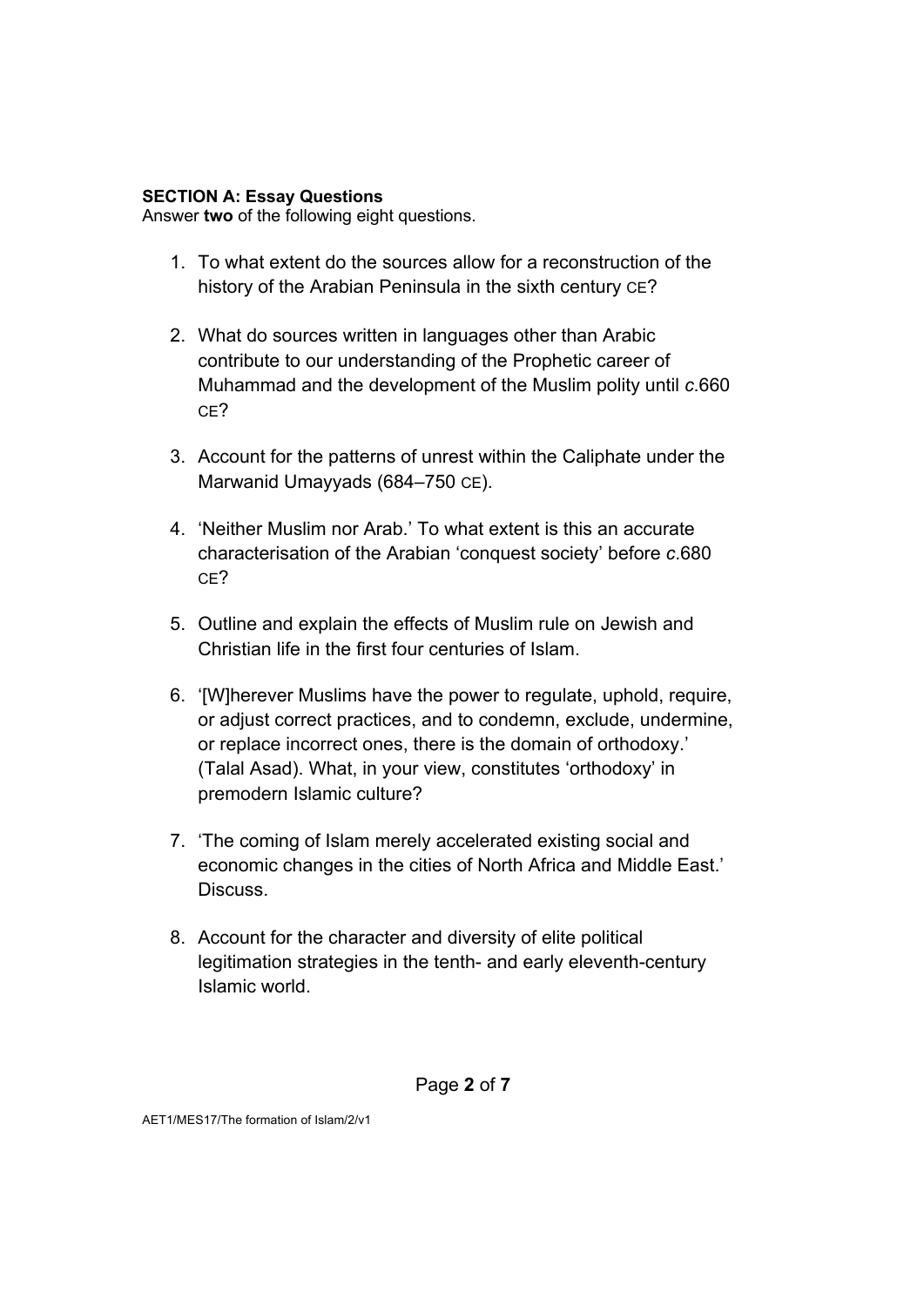#### **SECTION B: Set text commentary question**

All candidates **must** answer this question.

- 1. Comment on **three** of the following ten primary source extracts (a-j)
	- a. Now 'Abdu'l-Muttalib was a most impressive, handsome and dignified man, and when Abraha saw him he treated him with the greatest respect so that he would not let him sit beneath him. He could not let the Abyssinians see him sitting beside him on his royal throne, so he got off his throne and sat upon his carpet and made 'Abdu'l-Muttalib sit beside him there. Then he told his interpreter to inquire what he wanted, and the reply was that he wanted the king to return two hundred camels of his which he had taken. Abraha replied through the interpreter, 'You pleased me much when I saw you; then I was much displeased with you when I heard what you said. Do you wish to talk to me about two hundred camels of yours which I have taken, and say nothing about your religion and the religion of your forefathers which I have come to destroy?' 'Abdu'l-Muttalib replied, 'I am the owner of the camels and the temple has an owner who will defend it.'

Ibn Ishaq (d. 767 CE). *The Life of Muhammad*. Trans. and ann. A. Guillaume. Oxford: Oxford University Press, 1955, 25.

b. 29. Fight those who do not believe in God and the last day, who do not forbid what God and His messenger have forbidden, and who do not practise the religion of truth among those who have been given the book, until they pay the tribute tax out of hand and have been subdued. 30. The Jews say that Ezra is the son of God; the Christians say that the Messiah is the son of God. That is what they say with their mouths, following the unbelievers before them. God fight them! How they are perverted!

31. They have taken their rabbis and their monks as lords apart from God, as well as the Messiah, Mary's son, even though they were commanded to serve but one God besides whom there is no God but Him. Glory be to Him, above what they associate,

32. desiring to extinguish the light of God with their mouths. But God refuses to do other than perfect His light, even though the unbelievers detest it.

'The Qur'an: *surat al-bara'a* (Q 9.29–32)' translated in N. Calder et al., *Classical Islam: A Sourcebook of Religious Literature*. London and New York: Routledge, 2003, 13.

Page **3** of **7**

AET1/MES17/The formation of Islam/3/v1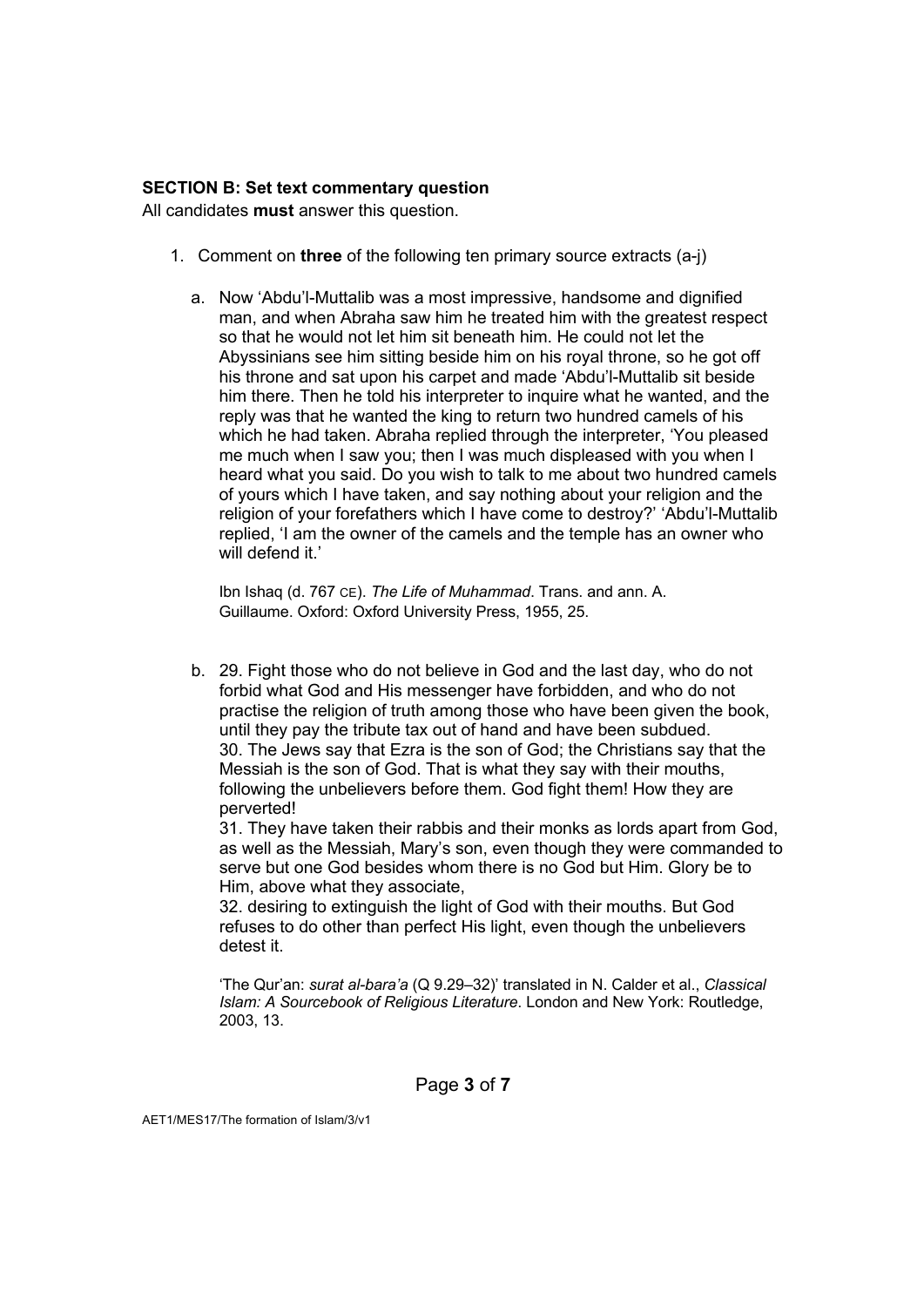c. Now when the sons of Ismael went to the east from the desert of Sin, their king Amr did not go with them. Being victorious in battle, they defeated both kingdoms; they occupied [the land] from Egypt as far as the great Taurus mountain, and from the western sea as far as Media and Khuzhastan. Then they penetrated with royal armies into the original borders of the territory of Ismael. The king commanded ships and many sailors to be gathered, to cross the sea to the south-east: to Pars, Sakastan, Sind, Krman, [and] the land of Kuran and Makuran as far as the borders of India. So the troops rapidly made preparations and carried out their orders. They burned the whole land; and taking booty and plunder they returned. After making raids over the waves of the sea, they came back to their own places.

This we heard from men who had been taken as captives to Khuzhastan, [from] Tachkastan.

*The Armenian History Attributed to Sebeos*, translated by R. W. Thomson. Liverpool: Liverpool University Press, 1999, I, 101–2.

d. Up to the time of the arrival of the children of Hagar the church in Persia had been under the rule of the Magians and so had nothing else to pit itself against. There were, however, some (internal) scandals which sprang up, but they were not allowed to come to anything, for our Lord held them back. This being the situation ever since the time of the Apostles up to the reign of this last Khosro, our Saviour – who foresees everything before it takes place – saw how much a state of ease proved detrimental to us, and (observed) the ills to which we had been exposed as a result of the interference of Christian kings who wanted to ascribe suffering to that Nature which is above suffering – something that perhaps not even demons had ever dared to do.

John Bar Penkaye (John of Fenek, fl.*c*.689 CE). *World History*, trans. in S.P. Brock, 'North Mesopotamia in the Late Seventh Century: Book XV of John Bar Penkaye's *Ris Melle*' *JSAI* 9 (1987), 59.

Page **4** of **7**

AET1/MES17/The formation of Islam/4/v1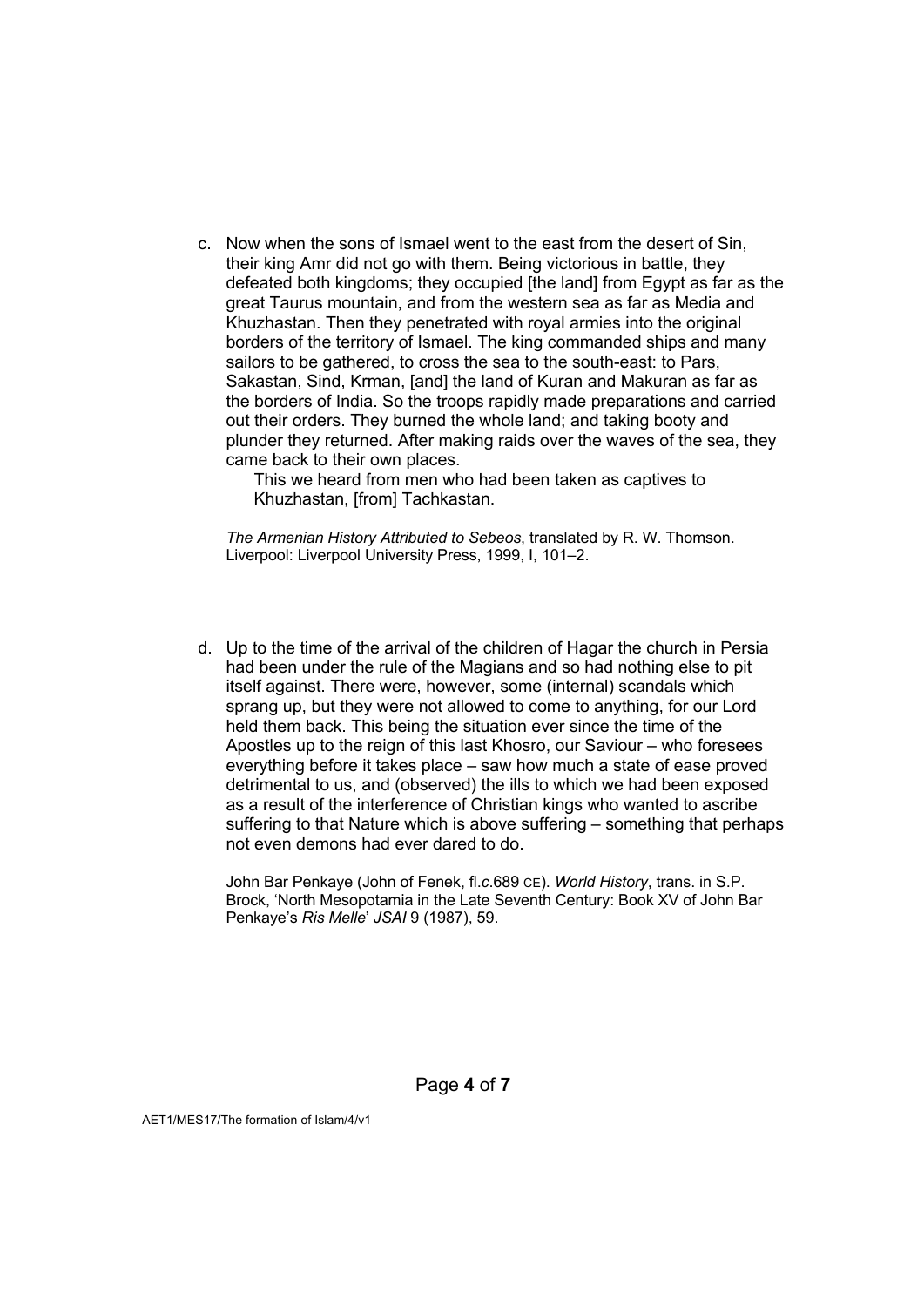e. To the God-loving priest and teacher, Rabban Mar Pethion: Timothy the sinner greets you and hopes to see you.

The royal command required of us to translate the *Topika* of the philosopher Aristotle from Syriac into the Arabic tongue. This was achieved, with God's help, through the agency of the teacher Abū Nūḥ. A small part was done by us as far as the Syriac was concerned, whereas he did it in its entirety, both Syriac and Arabic; the work has already reached a conclusion and has been completed. And although there were some others who were translating this from Greek into Arabic — we have written to inform you how and in what way it happened that all this took place — nevertheless (the king) did not consider it worth even looking at the labours of those other people on the grounds that they were barbaric, not only in phraseology, but also in sense, whether because of the natural difficulty of the subject (*hypothesis*) — for you are aware of the style (*eidos*) of the Philosopher in matters of logic, and how and to what extent he infuses obscurity into the beauty of (his) meaning and sense — or as a result of the lack of training of those who approached such things. For you know the extent and magnitude of the toils (*agones*) and labours such a task requires. But (the king) entirely approved of our labours, all the more so when from time to time he compared the versions with each other.

Patriarch Timothy I (d. 823 CE), "Letter 43". Tr. Sebastian Brock.

f. Al-Husain from ash-Sha'bi: The latter was asked whether the people of as-Sawad had a covenant, to which he replied, "At first, they had none; but when the Moslems consented to take *kharaj* from them, then they came to have one."

Al-Husain from 'Amir: The latter said, "The people of as-Sawad have no covenant."

*The Magians*. 'Amr an-Naqid from Ja'far ibn Muhammad's father: The Emigrants had a sitting place in the mosque in which 'Umar used to discuss with them the news he received from the different regions. One day he said, "I know not how to treat the Magians;" upon which 'Abd al-Rahman ibn 'Auf rose and said, "I bear witness that the Prophet said, 'Treat them according to the same law with which ye treat the People of the Book.'"

Al-Baladhuri (d. *c*. 892 CE). *The Origins of the Islamic State (Futūḥ al-Buldān)*, tr. P. Hitti. 2 Vols. New York: Columbia University, 1916, I: 424.

#### Page **5** of **7**

AET1/MES17/The formation of Islam/5/v1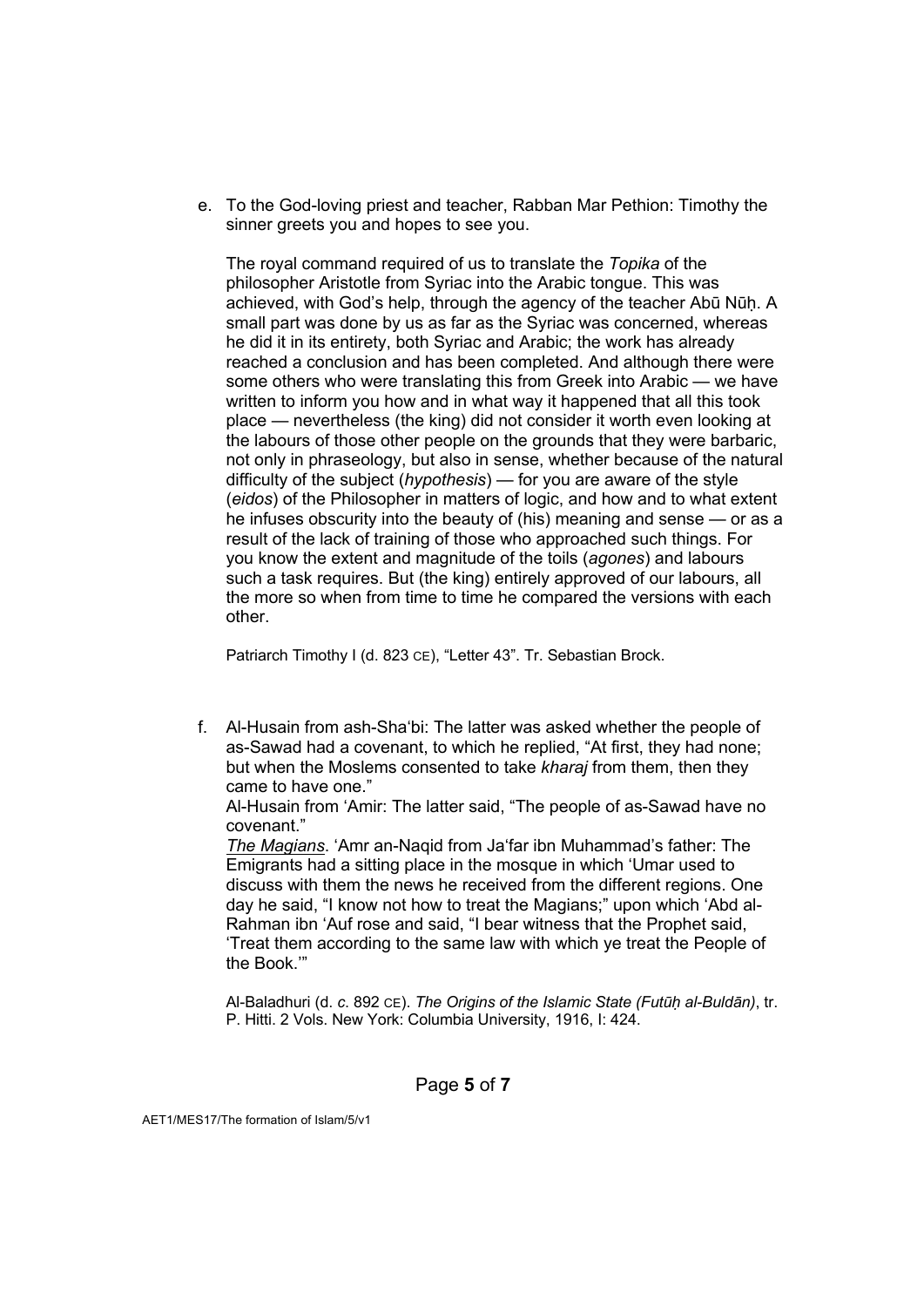g. At last the tribesmen of the Mudar, the Rabi'ah and the Qahtan agreed to lay aside their feuds and unite as one in fighting Abu Muslim. Once they had driven him from Marw, they would look to their own affairs and what they had agreed upon. They therefore wrote a carefully worded treaty among themselves, and word of this reached Abu Muslim. It alarmed him, and he took it seriously and reconsidered his situation. Lo, the water supply of Makhuwan dropped, and he feared that Nasr b. Sayyar might cut off his water, so he moved to Alin, the village of Abu Mansur Talhah b. Zurayq the *naqib*.

Al-Ṭabarī (d. 923 CE). *The History of al-Ṭabarī Volume XXVII. The Abbasid Revolution*. Trans. and ann. J. A. Williams. Albany: SUNY, 1985, 80.

h. Since God, the Mighty and Glorious, wanted the renewal of our dynasty and our might and to show His favour to us, His being burdened with our victory and the testing of our friends, and the destruction of our enemies, so that when the end of it arrived and it had reached the furthermost degree, the satan came out hopeless, uttering rants, his fire blazing, his persistence continuing. Having been aroused to anger over his transgressors, God allowed retribution among them by giving control to His servant and appointing him to the task. Thus did God clear up its darkness and cast light on its blackness, open its denseness, and avert the distress of it, through me and by my hand, as a mark of esteem by which God singled me out, an excellence whose nobility He bestowed on me, a favour for me to store up. It is up to me to restrict it and connect its newness to the older favour to my pure forefathers and the previous beneficence of His to my grandfathers, the rightly guided imams.

"*Khuṭba* of al-Manṣūr on the 'Īd al-fiṭr, 336 AH (14 April 948 CE), at al-Mahdiyya." In P. Walker, *Orations of the Fatimid Caliphs: Festival Sermons of the Ismaili Imams*. London and New York: I. B. Tauris, 2009, 116–17.

Page **6** of **7**

AET1/MES17/The formation of Islam/6/v1